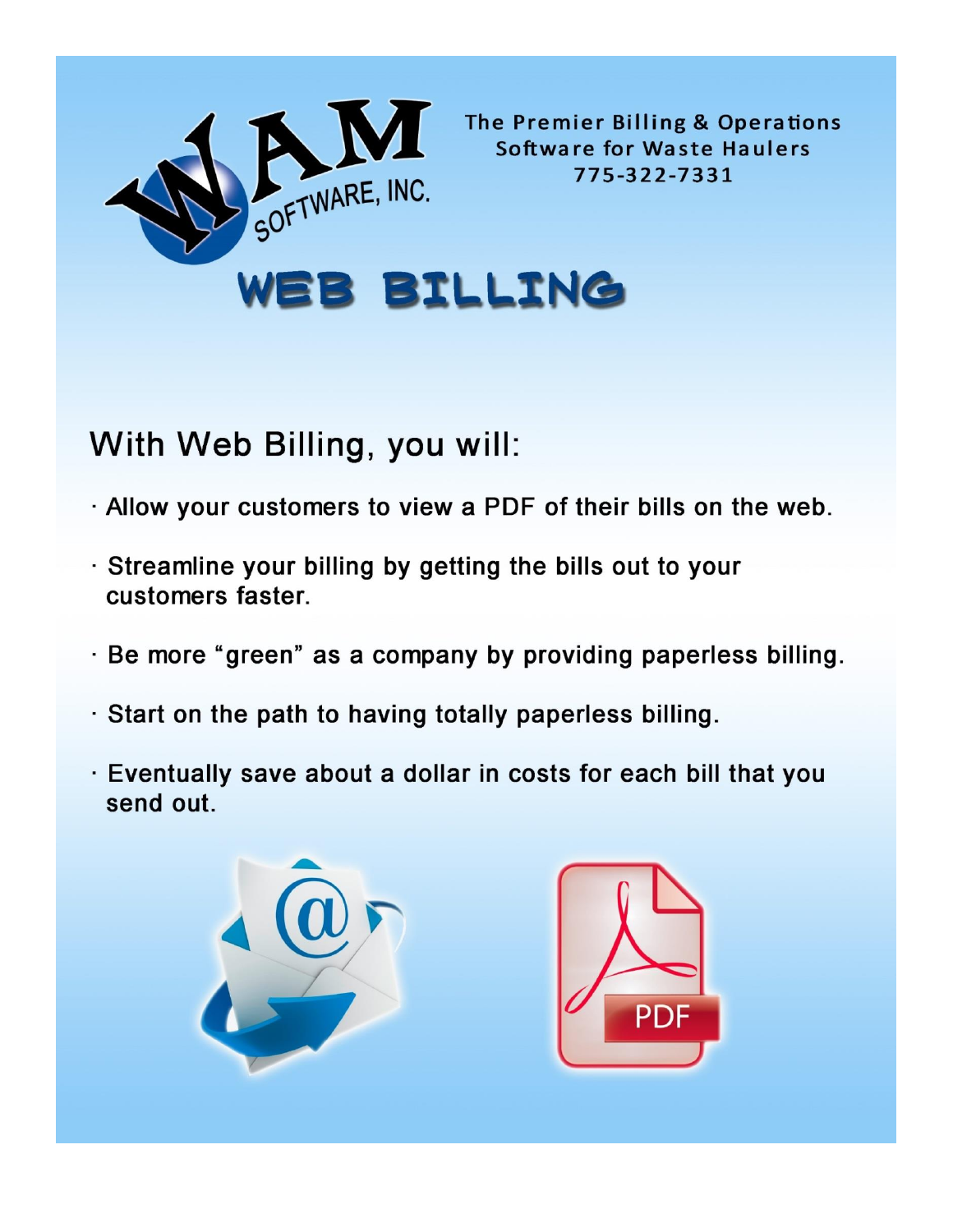## **WAM Web Billing – Description and Terms**

Web-Billing allows you to give your customers access to view their bills on the web.

Our major goals in providing this product are:

- 1) Providing the means for a gradual shift to paperless billing.
- 2) Allowing your customers to view billing information in the same manner as utility companies.

Shifting to paperless billing has many advantages. Some of them are:

- 1) Your costs to send out a bill are significantly lower (around \$1.00).
- 2) Customers get their bills faster and therefore you would likely get your money faster.
- 3) Customer Service costs are less as many questions would be answered without calls.
- 4) Paperless billing is more "green" than other methods of billing.

General description of how Web Billing works.

- Web Billing uses the WAM Web Server (designated as WWS in the following description). The WWS is the web server that your customer connects to when looking at a bill.
- When you run your bills for a particular group, if you have designated that group as being part of Web Billing then the billing information is sent to the WWS. That is, in addition to creating the bills in the RptQ, it also creates and sends the information for that billing to the WWS.
- If you have to rerun a billing, you would just do it as you normally do. The system is designed to be smart enough to realize that you re-ran it and overly the old information on the WWS.
- When a customer signs into their WWS account, they will see the same screen that they see when signing in to make a web payment. However, it will have an additional button that says, "View Billing Information" which will allows them to view their past bills.
- Your Customer Service personnel will also have the capability to link to a customer's Web Bills from within the customer's WAM-Hauler account thereby allowing them to see exactly what a customer sees regarding the bills that have been sent to them.

To see a demonstration of the web screens that your customer would see, please call Tech Support to schedule the demonstration. The demonstration takes about fifteen minutes.

The "Big Picture":

- This "Web Billing" product allows your customers to view their bills on the web but it is just the first step in the larger project of doing as much paperless billing as is feasibly possible.
- After you have set up at least one group on Web Billing, we will work with you on a marketing campaign to get as many customers as you can to agree to be billed via email. The marketing can be custom-tailored as to what you are willing to do and could involve putting special messages on the bills you send out, sending an advertising piece promoting it with each bill, and/or even calling the customer to attempt to get them to sign up.
- After you have run "Web Billing" for at least one month, we will set up the interface so that during your Web Billing, an Email Center job will automatically be created for all of your customers that have agreed to be billed via email. The email they receive will tell them the balance that they owe and have a link that allows them access to their individual web bill. The email will say "Click here to view a copy of your bill." (The exact text can be of your choosing.)
- After you have been running Web Bills and sending out your email bills in the above manner for a few months, we will put in place the other products we have that relate to email and/or texting for collection (that is, they will receive "Late Notice" emails or texts rather than letters).
- At the end of a year, we will review your success in getting customers to be billed via email and may suggest additional incentives such as charging an administrative fee to those that resist being billed by email. As it will probably cost you about a dollar more per bill, an administrative fee of \$1.00 to send out the bill would probably not be out of the question.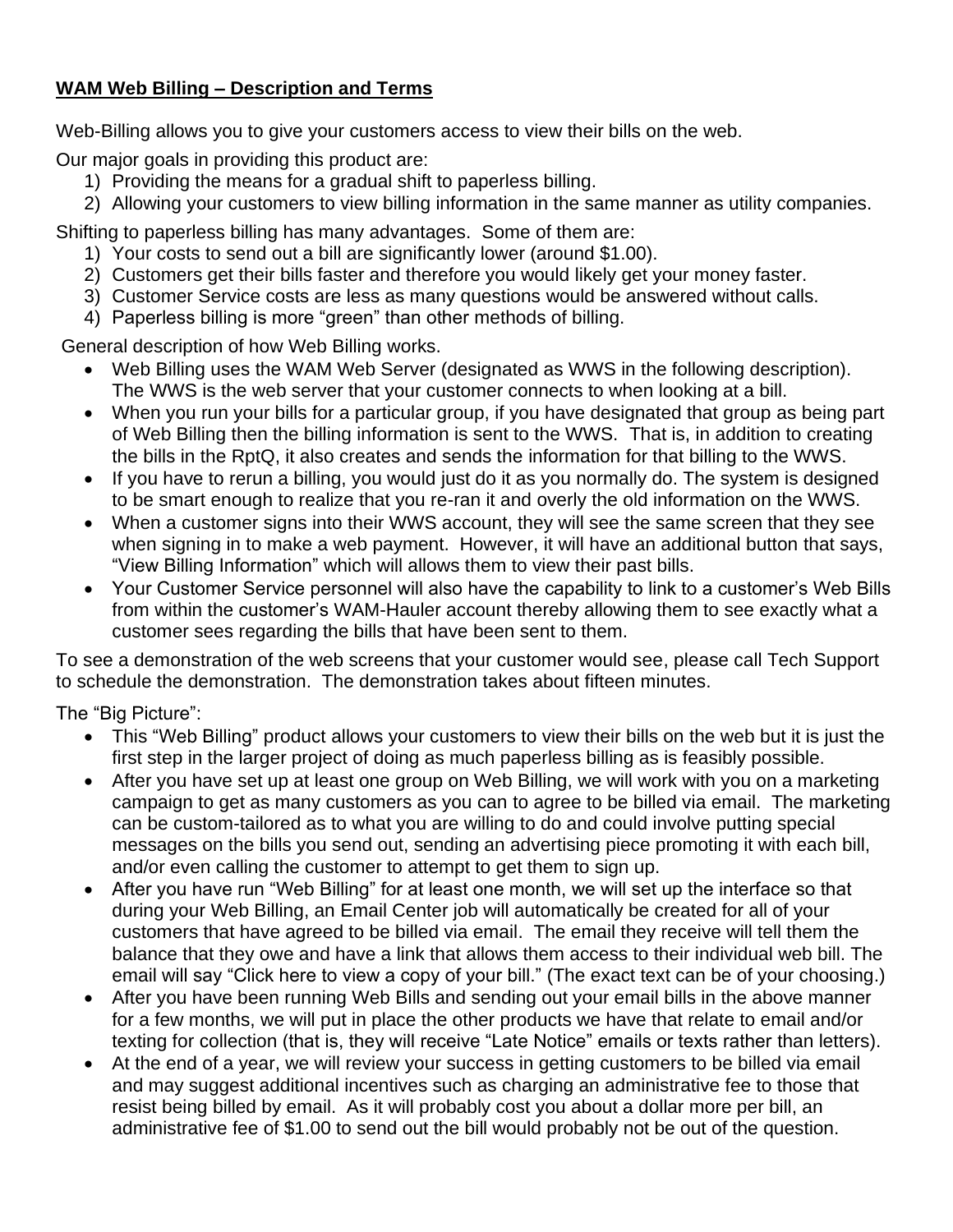Important points regarding the product:

- All internet communication must go through the WAM Web Server ("WWS"). This is set up as a "secure" server; the same security used when making payments over the web, where it is extremely difficult for a non-authorized person to gain access. If you do not currently subscribe to the WWS, there is a yearly fee for this. If you currently use the Web Acct Lookup and Payment system, you already subscribe and there is no extra fee. Note: You will need a normal internet connection at your office to communicate with the WWS.
- You must be on a recent version of WAM for Web Billing to work properly in all instances. Therefore, you must be on monthly support and must keep your system updated periodically.
- Web Billing pricing is dependent upon how long you want to keep billing information on the web. You can keep it available for 18 or 36 months. The cost for 18 months is 11¢ per bill, and 36 months is 13¢ per bill. To keep the pricing easily understood, there is no setup cost or other costs for "Web Billing" in addition to those mentioned above.
- "Web Billing" costs are charged automatically to a credit card that you store on file with us.
- While there is a small cost to you to do "Web Billing", you are providing your customers the additional service of being able to view their bills on the web. And if you follow a marketing plan to get as many customers as possible to agree to email billing, you would only have to get a small percent to do it before you are at a break-even point. When you get a majority (over 50%) of your customers to do it, you should be saving over twice as much as you are paying in costs to us. As you approach 100% (which is inevitable as internet connectivity increases and costs for paper and postage rises), you will be experiencing significant savings.
- In order to help defray your costs while attempting to get a larger percentage of your customers to sign up for email billing, "Web Billing" will be absolutely free for your first three months (three calendar months from the first Web Billing that you do).

To get started using Web Bills, fill out and remit the following payment authorization form. I agree to all of the terms specified in "WAM-Web Billing Description & Terms":

Your Company Name \_\_\_\_\_\_\_\_\_\_\_\_\_\_\_\_\_\_\_\_\_\_\_\_\_\_\_\_\_\_\_\_Your Name \_\_\_\_\_\_\_\_\_\_\_\_\_\_\_\_\_\_\_\_